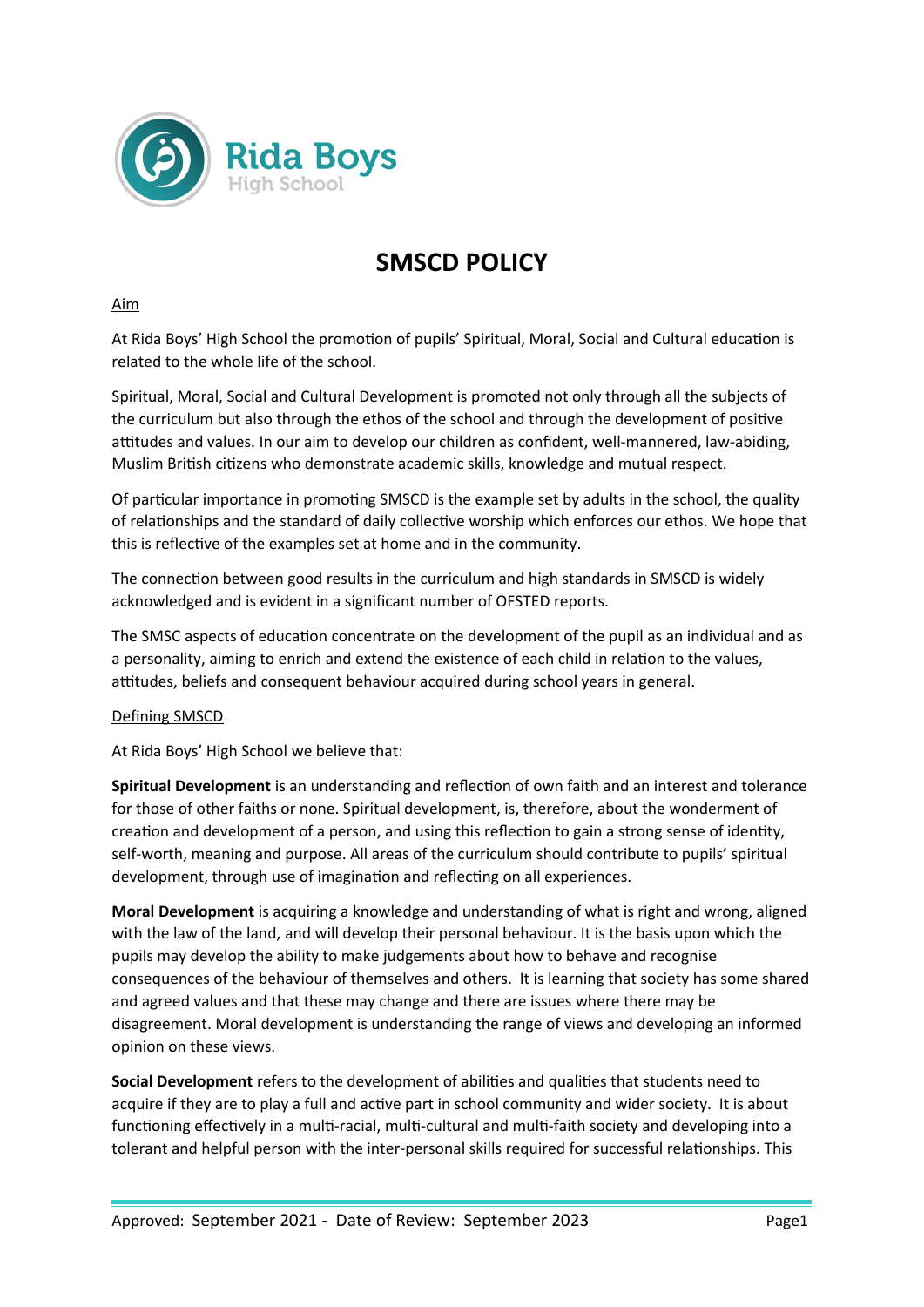also includes understanding people, institutions, structures, political principles, roles and responsibilities and life as a member of a family, a workplace or a citizen in general.

**Cultural Development** refers to the development of knowledge and understanding of differing cultural beliefs, customs and traditions. This is to include the British culture in which they live, the history and values that have been inherited, and continue to grow which shape our way of life, and also to include the heritage of their families and other people around them which would invariably be of different religious and ethnic groups. It is about understanding and feeling comfortable with a variety of cultures and being able to operate in the emerging world culture of shared experiences provided by art, media, sport, travel and the internet. Ultimately about acceptance and celebration of our diversity in the human race.

# Our aims are to develop our children in all areas as outlined:

## **To enable pupils to develop their self-knowledge, self-esteem and self-confidence**

- Promote teaching styles which value pupils' questions and give them space for their own thoughts, ideas and concerns.
- Teachers to act as role models of the desired values in pupils.
- Ensure an environment is created where every child may reach their potential regardless of gender, race or disability.
- Help pupils be aware of their potential and support them to achieve it.
- Support and encourage a child's religious beliefs in ways which are personal to them.
- Provide opportunities for spiritual development through learning outside the classroom, art, drama, museums, historic buildings, etc
- Encourage exploration and analysis of their own interest and what interests and inspires others.
- Encourage pupils to reflect and learn from reflection.
- Encourage individual endeavour and celebrate achievement and success, both within and outside the classroom.
- Encourage pupils to work and cooperate as part of a team.
- Provide opportunities for pupils to develop leadership skills and challenge so they can take care of themselves and others.

## **To enable pupils to distinguish right from wrong and to respect the law.**

- Teach pupils how today's legal system has evolved and why it is important, and help them to understand the law and the importance of abiding by it.
- Provide a clear framework of values and behaviours which is promoted consistently through all aspects of the school, with teachers as role models.
- Inform parents of school ethos and procedures so that what is learnt at school can be supported at home.
- Give opportunities across the curriculum to explore and develop moral concepts and values, such as right and wrong, justice, personal rights and responsibilities.
- Reward good insight and behaviour.
- Teach the importance of being a good citizen and what citizenship is.
- Discuss in an informed and balanced way breaches of agreed moral codes where they arise, and their impact on society and themselves.
- Provide models of virtue through literature, humanities, sciences, arts, assemblies, relevant role models, and acts of worship.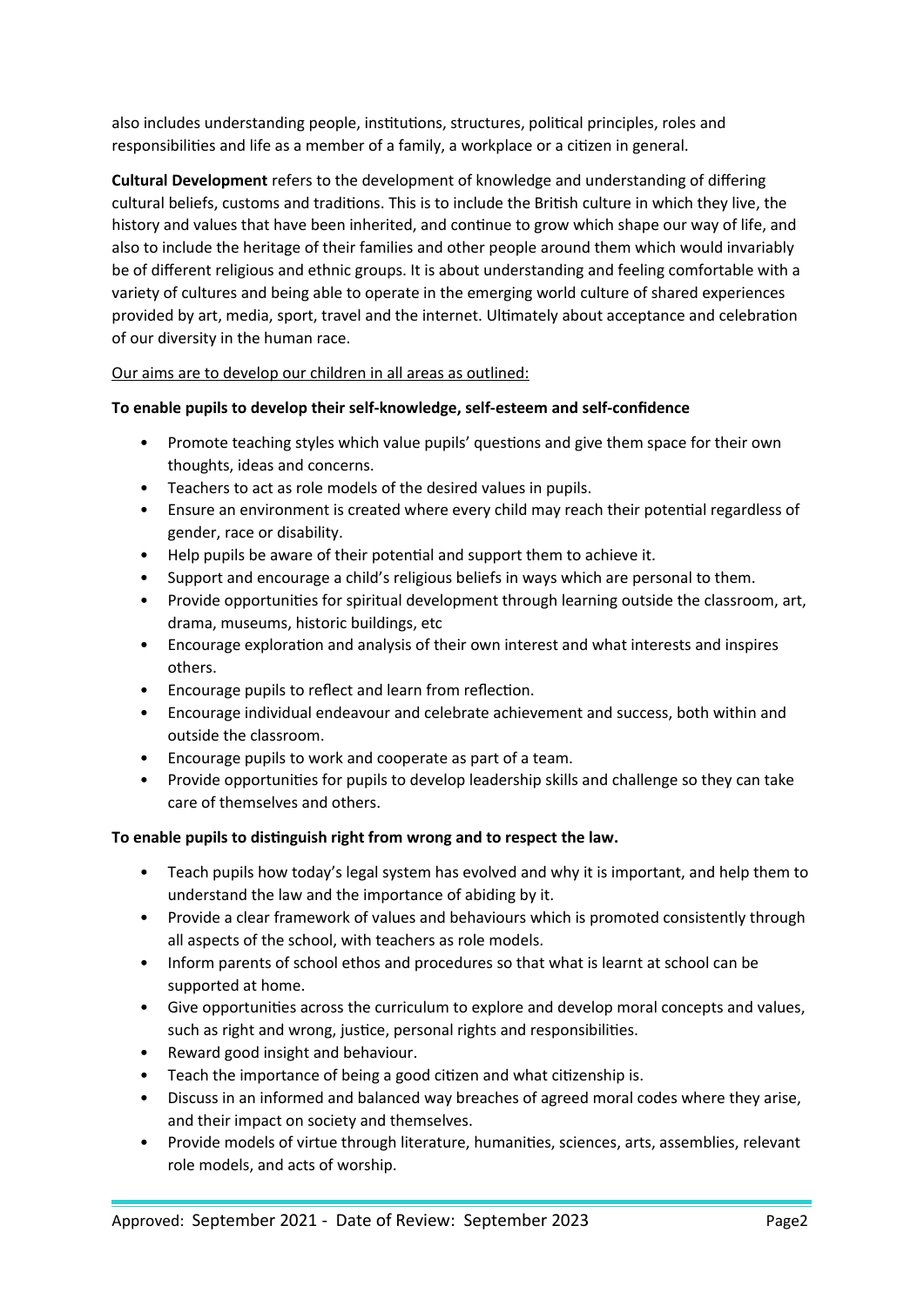- Reinforce the importance of a cohesive, harmonious, law abiding society through visual displays, exhibitions.
- Address discrimination on the grounds of race, religion, gender, sexual orientation, age and promote racial equality.

# **To encourage pupils to accept responsibility for their behaviour, show initiative and understand how they can contribute to community life.**

- Foster a sense of community, with common and inclusive values which ensure that everyone regardless of ethnicity, nationality, gender, ability or beliefs can flourish.
- Encourage pupils to work cooperatively.
- Provide positive group activities, such as assemblies, team activities, outings.
- Encourage responsibility for behaviour, respect for property, care of the environment and codes of behaviour.
- School linking to give pupils the chance to mix with pupils from different areas, cultures and faiths.
- Help pupils to develop personal qualities which are valued in society, like thoughtfulness, honesty, respect and sound morals.
- Provide opportunities to participate in different communities.
- Provide opportunities to exercise leadership and responsibility.
- Ensure that through lessons and other settings that opportunities are provided for pupils to demonstrate initiative, develop interests and organise activities for themselves and others.

# **To provide pupils with a broad general knowledge of public institutions and services in England.**

- Teach pupils about democracy and citizenship, and the importance of being a good citizen.
- Ensure all pupils have a voice that is listened to.
- Ensure that pupils are aware of their rights and the rights of others as human beings.
- Teach pupils about what public institutions and services are available, what they are for and how they are funded.
- Provide positive and effective links with the world of work and the wider community.
- Provide opportunities for pupils to learn about and engage in local and national democratic processes, including democratic processes in school such as the school council.

# **To assist pupils to acquire an appreciation of and respect for their own and other cultures in a way that promotes tolerance and harmony between different cultural traditions.**

- Provide opportunities for pupils to explore their own cultural assumptions and values.
- Provide opportunities for pupils to participate in literature, drama, art, crafts and other cultural events and encourage reflection on their significance.
- Provide opportunities for children to mix with children from other cultures.
- Give opportunity to explore different values, beliefs and cultures through a variety of approaches, including discussion and debate, in order to gain understanding.
- Present authentic accounts of attitudes, values and traditions of diverse cultures.
- Develop partnerships with outside agencies and individuals to extend pupils cultural awareness; museums, gallery visits, artists, etc
- Expand the quality and nature of opportunities for pupils to extend their cultural development across the curriculum, particularly developing an understanding of cultures in the UK.